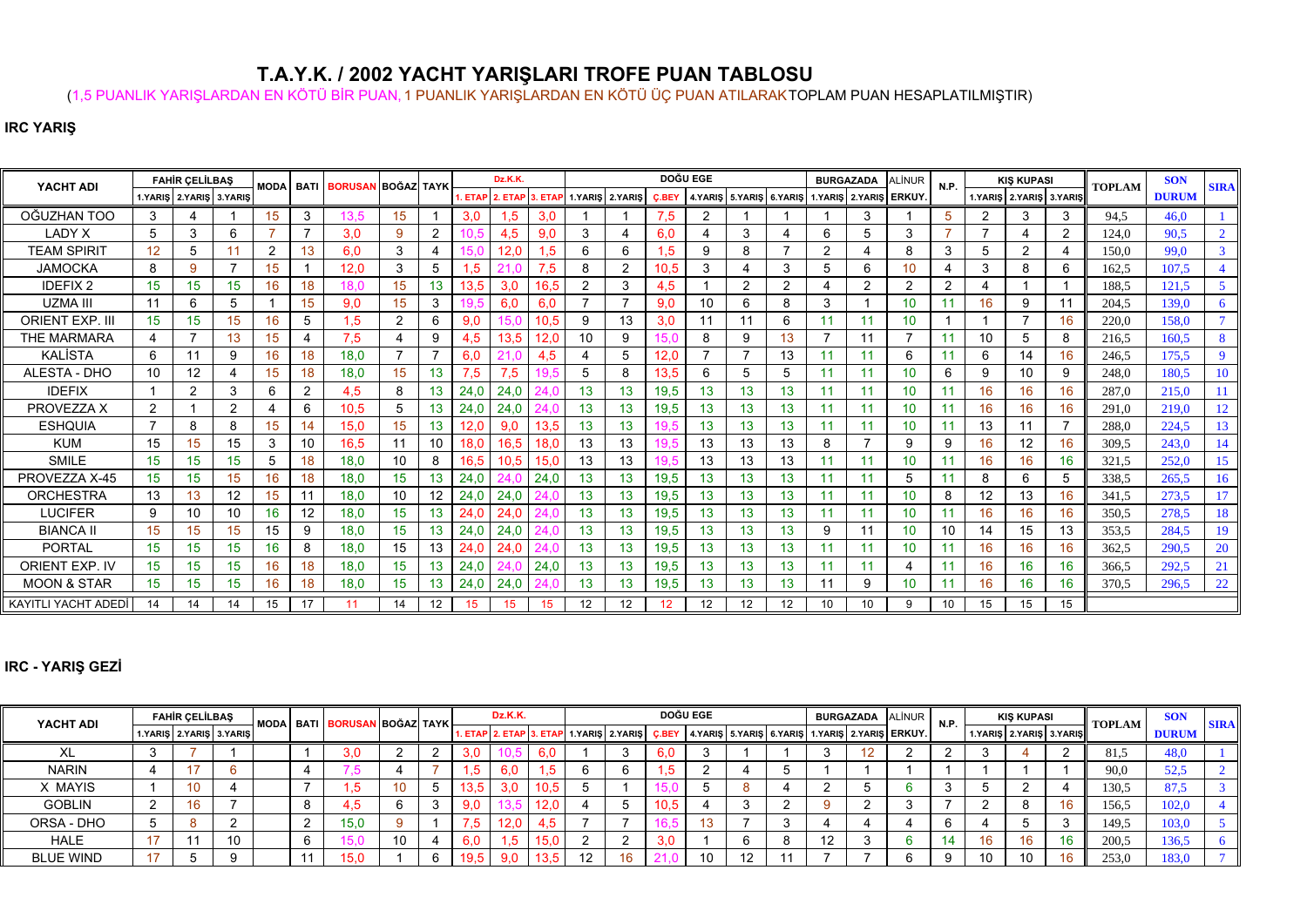| <b>OPTIMUS</b>             | 17 | 17 |    | 17                | 15.C | 16 | 12 | 4.5      | 5.'  | .5   | 3  |    | 12.0            | 6  | 2               |                 |    | 12              | 6 | 14 | 16 | 16 | 16 | 256.5 | 190.5 | 8         |
|----------------------------|----|----|----|-------------------|------|----|----|----------|------|------|----|----|-----------------|----|-----------------|-----------------|----|-----------------|---|----|----|----|----|-------|-------|-----------|
| ZIPKIN - DHO               |    |    |    | 9                 | 15,0 |    |    | 18.0     | 18,0 |      | 10 | 10 | 18,0            | 9  |                 | 10              | 8  | 8               | 6 | 10 | 9  | 6  | 16 | 257,5 | 194.0 | 9         |
| <b>ADA</b>                 | 10 | 17 |    | 17                | 12.0 |    | 12 | 21<br>.C | 21   |      | 8  | 8  | 9.0             | 11 | 9               | 9               | 12 | 12 <sub>2</sub> | 6 | 8  | 8  |    | 8  | 273,0 | 206,0 | 10        |
| <b>DOMODO</b>              | 17 | 10 | 12 | 5                 | 9.0  |    |    | 2.0      | 4,5  | 9,0  | 16 | 16 |                 | 16 | 16              | 16              |    | 12              | 6 |    | 13 | 16 | 16 | 289.5 | 216.5 |           |
| M.A.T. 10 MK2              | 17 | 17 | 17 | 17                | 15,0 | 11 | 12 | 10.5     |      | 3.0  | 9  | 9  | 13.5            |    | 13              | 6               | 12 | 12 <sup>2</sup> | 6 | 14 | 16 | 16 | 16 | 285,5 | 218,0 | 12        |
| CİLİNGOZ                   | 9  | 13 | 15 | $12 \overline{ }$ | 10,5 |    | 10 |          | 19,5 | 18.0 | 13 | 11 | .5              | 12 | 15              | 12              | 12 | 12 <sup>2</sup> | 6 | 14 | 16 | 16 | 16 | 297.5 | 228,5 | 13        |
| <b>CALYPSO II</b>          | 12 | 14 |    | 13                | 15,0 | 5  | 12 | 15.0     | 15,0 | 24.0 | 16 | 16 |                 | 16 |                 | 16 <sup>°</sup> |    | 12 <sup>2</sup> | 6 | 14 | 6  | 12 | 6  | 314.0 | 241,0 | 14        |
| <b>ZİG ZAG</b>             | 8  | 6  | 3  | 3                 | 15,0 | 5  | 12 | 24,0     | 24,0 | 24,0 | 16 | 16 |                 | 16 | 16              | 16              | 5  | 12              | 6 | 14 | 16 | 16 | 16 | 313,0 | 241,0 | 15        |
| <b>PETEK</b>               | 13 | 16 | 14 | 15                | 15,0 | 13 |    | 24,0     | 24,0 | 24,0 | 16 | 16 |                 | 16 | 16              | 16              | 6  | 6               | 6 |    | 13 |    |    | 326,0 | 254,0 | 16        |
| KAPTAN - DHO               | 11 | 12 | 13 | 17                | 15,0 | 16 | 12 | 24,0     | 24,0 | 24,0 | 16 | 16 |                 | 16 | 16              | 16              | 12 | 12 <sup>2</sup> | 6 | 14 |    | 3  | 5  | 331,0 | 258,0 | 17        |
| <b>EX POPS</b>             | 17 | 17 | 17 | 17                | 15,0 | 16 |    | 24,0     | 24.0 |      |    | 16 |                 | 8  | 10              | 14              | 12 | 12 <sup>2</sup> | 6 | 14 | 16 | 16 | 16 | 338.5 | 263,5 | 18        |
| <b>KOTCHERO</b>            | 6  | 3  |    | 17                | 15,0 |    |    | 24.0     | 24,0 | 24.0 | 16 | 16 |                 | 16 | 16              | 16              | 12 | 12 <sup>2</sup> | 6 | 14 | 16 | 16 | 16 | 342,0 | 269,0 | 19        |
| <b>WIND HUNTER</b>         | 17 | 17 | 17 | 17                | 6.0  | 16 | 12 | 22.5     | 22,5 | 16,5 | 16 | 16 |                 | 16 | 16              | 16              | 12 | 12 <sup>2</sup> | 6 | 14 | 16 | 16 | 16 | 359.5 | 284,5 | <b>20</b> |
| <b>ARSIZ</b>               | 17 | 17 |    | 17                | 15,0 | 14 |    | 24,0     | 24,0 |      | 16 | 16 | 24,0            | 16 | 16              | 16              |    | 10              | 6 | 14 | 16 | 13 | 10 | 363,0 | 288,0 | 21        |
| <b>HEYECAN II</b>          | 17 | 17 |    | 17                | 15,0 | 16 | 12 | 24,0     | 24,0 |      | 14 | 12 | 19,5            | 16 | 15              | 16              |    | 12 <sup>2</sup> | 6 | 14 | 16 | 16 | 16 | 367,5 | 292,5 | 22        |
| REIS - DHO                 | 17 | 17 | 17 | 17                | 15,0 | 16 | 12 | 24,0     | 24,0 |      | 16 | 16 | 24,0            | 16 | 16              | 16              | 12 | 12 <sup>2</sup> | 6 | 12 | 16 | 9  | 16 | 370,0 | 295,0 | 23        |
| MICO - DHO                 | 17 | 17 | 17 | 17                | 15.0 | 16 |    | 24.0     | 24.0 |      | 16 | 16 | 24.0            | 16 | 16 <sup>°</sup> | 16              | 12 | 12 <sup>2</sup> | 6 | 5  | 16 | 16 | 16 | 370.0 | 295,0 | 24        |
| COOL BREEZE                | 17 | 17 | 17 | 10                | 15,0 | 16 | 12 | 24.0     | 24,0 | 24,0 | 16 | 16 |                 | 16 | 16              | 16              | 12 | 12              | 6 | 14 | 16 | 16 | 16 | 372,0 | 297,0 | 25        |
| CHOCOLATE                  | 17 | 17 |    | 17                | 15,0 |    | 12 | 24,0     | 24,0 |      | 16 | 16 | 22.5            | 14 | 16              | 16              | 12 | 12 <sup>2</sup> | 6 | 14 | 16 | 16 | 16 | 375.5 | 300,5 | 26        |
| <b>TRIO</b>                | 17 | 17 |    | 17                | 15.0 |    | 9  | 24,0     | 24,0 |      | 16 | 16 | 24,0            | 16 | 16              | 16              |    | 12 <sup>2</sup> | 6 | 14 | 16 | 16 | 16 | 376.0 | 301,0 | 27        |
| <b>KARAYEL</b>             | 17 | 17 |    | 14                | 15,0 |    |    | 24,0     | 24,0 |      | 16 | 16 | 24,0            | 16 | 16              | 16              |    | 12 <sup>2</sup> | 6 | 14 | 16 | 16 | 16 | 376,0 | 301,0 | 28        |
| <b>CAPRICORN</b>           | 17 | 17 |    | 17                | 15.0 |    |    | 24.0     | 24,0 |      | 16 | 16 | 24.0            | 16 | 16 <sup>°</sup> | 16              |    | 12 <sup>2</sup> | 6 | 14 | 16 | 16 | 16 | 379,0 | 304,0 | 29        |
| <b>KAYITLI YACHT ADEDI</b> | 16 | 16 | 16 | 16                | 9    | 15 | 11 | 15       | 15   | 15   | 15 | 15 | 15 <sup>2</sup> | 15 | 15              | 15              |    | 11              | 5 | 13 | 15 | 15 | 15 |       |       |           |

## **IRC - GEZİ**

| YACHT ADI           | <b>FAHIR CELILBAS</b><br>1.YARIŞ 2.YARIŞ 3.YARIŞ |                |                | MODA BATI BORUSAN BOĞAZ TAYK |                 |        |    | Dz.K.K.       |      |      | <b>DOĞU EGE</b>                         |              |          |          | <b>BURGAZADA</b>                           |    | <b>ALINUR</b> | N.P            |    | <b>KIS KUPASI</b> |                         | <b>TOPLAM</b> | <b>SON</b> | <b>SIRA</b>  |          |
|---------------------|--------------------------------------------------|----------------|----------------|------------------------------|-----------------|--------|----|---------------|------|------|-----------------------------------------|--------------|----------|----------|--------------------------------------------|----|---------------|----------------|----|-------------------|-------------------------|---------------|------------|--------------|----------|
|                     |                                                  |                |                |                              |                 |        |    |               |      |      | 1. ETAP 2. ETAP 3. ETAP 1.YARIŞ 2.YARIŞ | <b>C.BEY</b> | 4.YARIS  |          | 5. YARIS 6. YARIS 1. YARIS 2. YARIS ERKUY. |    |               |                |    |                   | 1.YARIŞ 2.YARIŞ 3.YARIŞ |               |            | <b>DURUM</b> |          |
| <b>KYBELE</b>       | 3                                                | 3              |                |                              | 3.0             | -9     | ົ  | 3.0           | 1.5  | 3.0  | 9                                       |              | 9        | 9        | 9                                          | ົ  |               | 3              | -  | 3                 | 3                       | ົ             | 111,0      | 70,5         |          |
| <b>BANDIDO</b>      | 14                                               | 9              |                |                              | 7.5             | 10     |    | $^{\circ}$ .5 | 3,0  | 6.0  | 6                                       |              | 6        | 6        | 6                                          | 14 | 14            | 3              |    | 6                 | $\sqrt{2}$              |               | 162,0      | 111,0        |          |
| <b>RELAX</b>        | 2                                                | $\overline{2}$ |                | 13                           | $^{\prime}.5$   |        |    | 15,0          | 15,0 |      | 9                                       | 13,5         | 9        | 9        | 9                                          |    |               |                |    |                   |                         |               | 177.0      | 123,0        |          |
| <b>ASSOS</b>        |                                                  |                |                | 13                           | $.5\phantom{0}$ |        |    | 15,0          | 15.0 |      | 9                                       | 13.5         |          | 9        | 9                                          | 14 | 14            | 3              |    | 5                 |                         |               | 184.0      | 128,0        |          |
| U <sub>2</sub>      | 6                                                | 5              | 21             | 3                            | $^{\prime}.5$   |        | 12 | $.5^{\circ}$  | 6,0  |      | 9                                       |              | 9        | 9        |                                            | 12 | 14            | 3              | 6  | 16                | 11                      | 16            | 201,0      | 134,5        |          |
| <b>EQUINOX</b>      |                                                  | 6              |                | $\overline{2}$               | .5              | $\sim$ | 5  | 4.5           | 7,5  | 4.5  | 9                                       |              | <b>g</b> | 9        | 9                                          | 14 | 14            | 3              |    | 16                | 16                      | 16            | 197.5      | 136,0        | $\theta$ |
| <b>KLIVYA</b>       |                                                  | 8              |                | 10 <sup>1</sup>              | 7.5             |        |    | 15.0          | 15.0 |      | 9                                       | 13.5         |          | 9        |                                            | 5  |               | $\overline{2}$ | ົ  | $\overline{2}$    | 8                       |               | 184.0      | 136,0        |          |
| <b>FIFTH SEASON</b> |                                                  |                |                | 4                            | 7.5             |        |    | 15,0          | 15,0 |      | 9                                       | 13.5         |          | 9        |                                            |    |               | $\mathbf{Q}$   | 3  |                   | 10                      | 16            | 205,0      | 151,0        | 8        |
| AKADEMİ             | 5                                                | 10             |                | 13 <sup>°</sup>              | 4.5             |        |    | 9.0           | 7,5  | 10.5 |                                         |              |          |          | 8                                          | 14 | 14            | 3              |    | 16                | 16                      | 16            | 217,0      | 158.5        |          |
| MAYA                | 21                                               | 21             | 21             | 13                           | 7.5             |        | 3  | 15,0          | 15,0 |      | 9                                       | 13,5         | g        | 9        | 9                                          | 14 |               | 3              | 5  |                   |                         |               | 250,0      | 172,0        |          |
| <b>DUYGU</b>        | 21                                               | 21             | 21             | 13                           | $^{\prime}.5$   |        | 12 | 15,0          | 15.0 |      | 2                                       | 5            | ົ        |          |                                            | 14 | 14            | 3              |    | 16 <sup>°</sup>   | 16                      | 16            | 254,0      | 176.0        |          |
| <b>FORSA</b>        |                                                  | 13             |                |                              | 6.0             | 8      | 9  | 13.5          |      | 9.0  | 9                                       | 13,5         | <b>g</b> | 9        | 9                                          | 14 | 14            | 3              |    |                   | 9                       | 10            | 233,0      | 177,0        |          |
| AYÇA                | 15                                               |                | 12             | 13                           | $^{\prime}.5$   |        | 12 | 15.0          |      | 15.0 | 9                                       | 13,5         | <b>g</b> | 9        | 9                                          | 8  |               | 3              |    | $^{\dagger}4$     | 5                       |               | 242,0      | 184,0        |          |
| <b>ALKAN</b>        | 21                                               | 21             | 2 <sub>1</sub> | 13                           | $^{\prime}.5$   |        |    | 15,0          | 15.0 |      | ົ                                       | 4.5          | 3        | 2        | 3                                          | 14 | 14            | 3              |    | 16                | 16                      | 16            | 263,0      | 185,0        |          |
| <b>PESCE</b>        | 21                                               | 21             | 21             | 13                           | $^{\prime}.5$   |        | 12 | 15.0          | 15.0 |      |                                         | 3.0          |          |          |                                            | 14 | 14            | 3              |    | 16                | 16                      | 16            | 263,5      | 185,5        |          |
| <b>MELODI</b>       | 10                                               | 18             | 10             | 8                            | $^{\prime}.5$   |        | 6  | 15,0          | 15,0 |      | 9                                       | 13,5         | $\Omega$ | $\Omega$ | 9                                          | 14 | 14            | 3              | 10 | 16                | 16                      | 16            | 257,0      | 192,0        |          |
| LEVENT - DHO        | 12 <sup>2</sup>                                  | 21             |                | 13.                          | $.5\,$          |        | 12 | 15.0          |      | 15.0 | 9                                       | 13.5         |          | 9        |                                            | 14 | 14            | 3              | 8  | 8                 | 15                      |               | 256,0      | 193,0        |          |